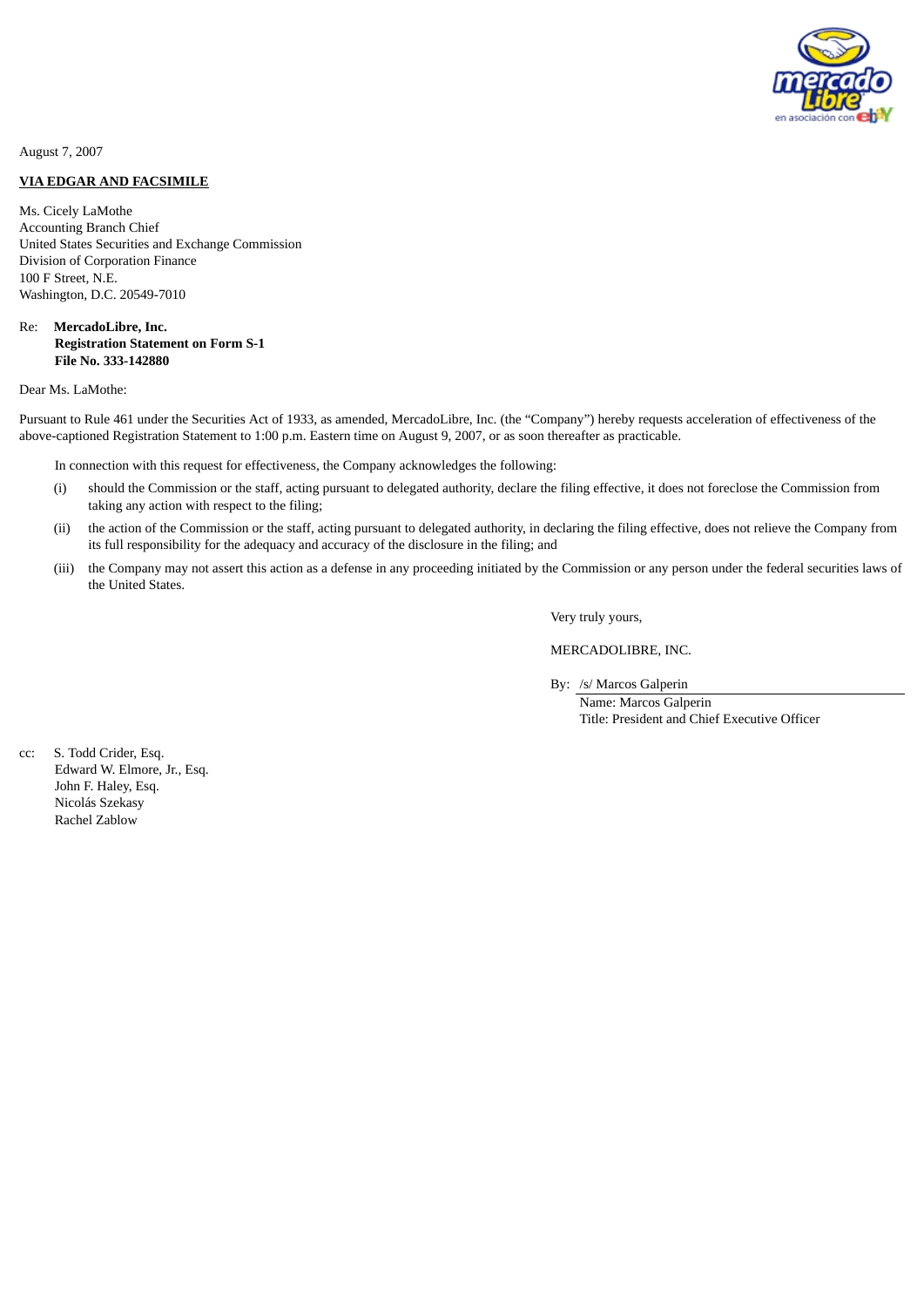J.P. MORGAN SECURITIES INC. MERRILL LYNCH, PIERCE, FENNER New York, New York 10172

August 7, 2007

Securities and Exchange Commission Division of Corporation Finance 100 F Street, NE Washington, D.C. 20549

### Re: MercadoLibre, Inc. (the "Company") Common Stock Registration Statement on Form S-1 (File No. 333-142880)

Ladies and Gentlemen:

Pursuant to Rule 461 under the Securities Act of 1933, as amended, the undersigned hereby join in the request of the Company that the effective date of the Registration Statement be accelerated so that the Registration Statement may become effective by 1:00 p.m. (New York City time) on August 9, 2007 or as soon thereafter as practicable.

The following information with respect to the distribution of the preliminary prospectus dated July 27, 2007 (the "Preliminary Prospectus") is furnished pursuant to Rule 460 of the Rules and Regulations of the Commission under the Securities Act of 1933, as amended, in connection with the request for acceleration of the effective date of the Registration Statement.

The number of Preliminary Prospectuses distributed between July 27, 2007 and August 7, 2007 is as follows:

|                                 | <b>No. of Preliminary Prospectuses</b> |
|---------------------------------|----------------------------------------|
| To Prospective Underwriters     | 8.420                                  |
| To Institutions and Individuals | 4.551                                  |
| To Others                       | 110                                    |
| Total                           | 13.081                                 |

277 Park Avenue **8 August 277 Park Avenue** 277 Park Avenue **& SMITH INCORPORATED**<br>2012 **277 Park Avenue 2016** 2017 2022 2023 2024 2024 2024 2024 2022 2023 New York, New York 10080